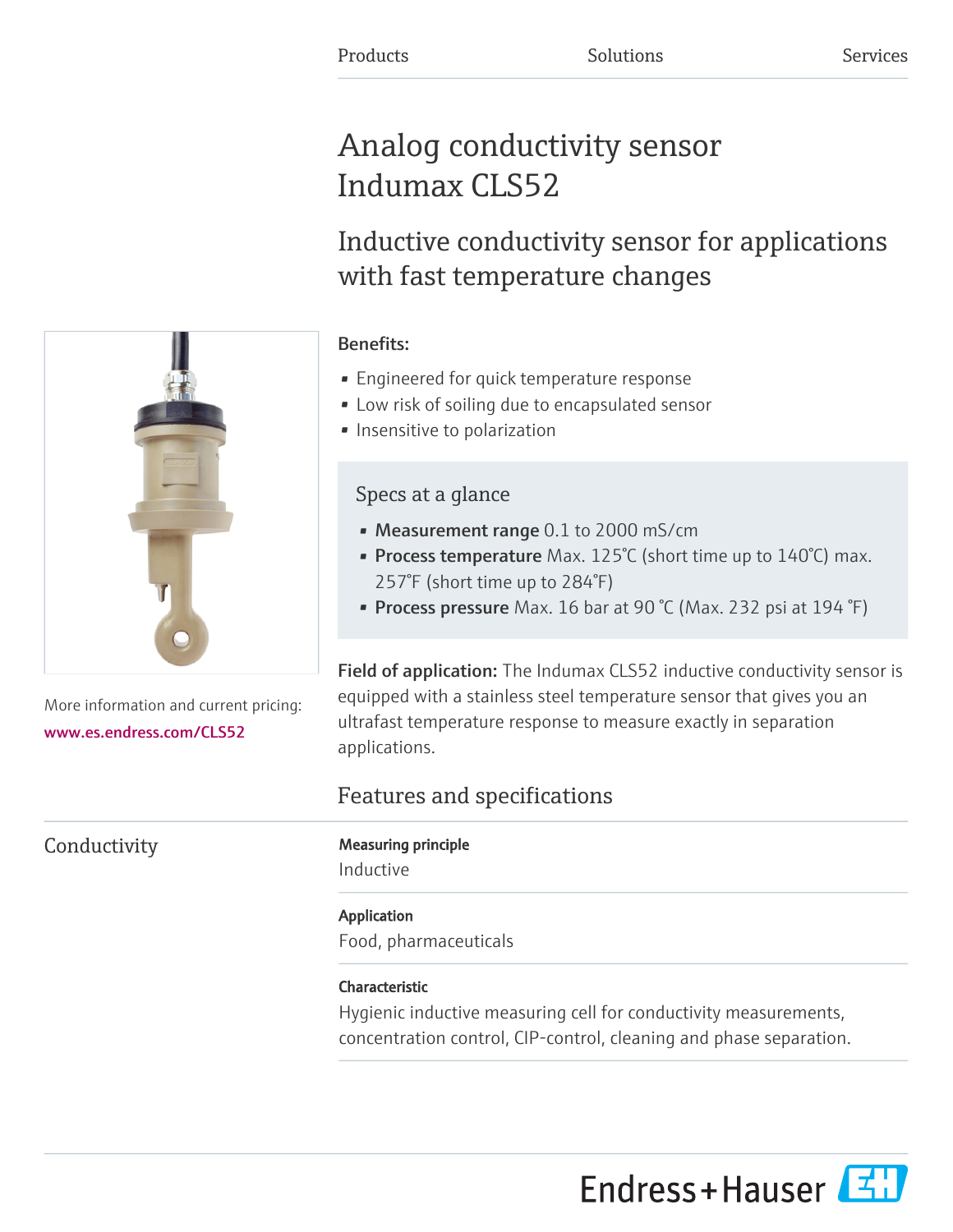#### Conductivity Measurement range

0.1 to 2000 mS/cm

#### Measuring principle

Inductive conductivity measurement.

#### Design

Hygienic inductive conductivity cell with an outside temperature sensor for a faster temperature reading.

#### **Material**

Sensor: PEEK Heat contact nut: stainless steel 1.4435 Sealing: Chemraz

#### Dimension

Coil: outside diameter: appr. 47 mm inside diameter: appr. 15 mm

#### Process temperature

Max. 125°C (short time up to 140°C) max. 257°F (short time up to 284°F)

#### Process pressure

Max. 16 bar at 90 °C (Max. 232 psi at 194 °F)

#### Temperature sensor

Integrated Pt100 in a heat contact nut

#### Ex certification

ATEX

#### Connection

Process connections: dairy fitting, Clamp, thread 1,5", Varivent, APV, Perlick, SMS cable: fixed cable connection.

#### Ingres protection

IP67